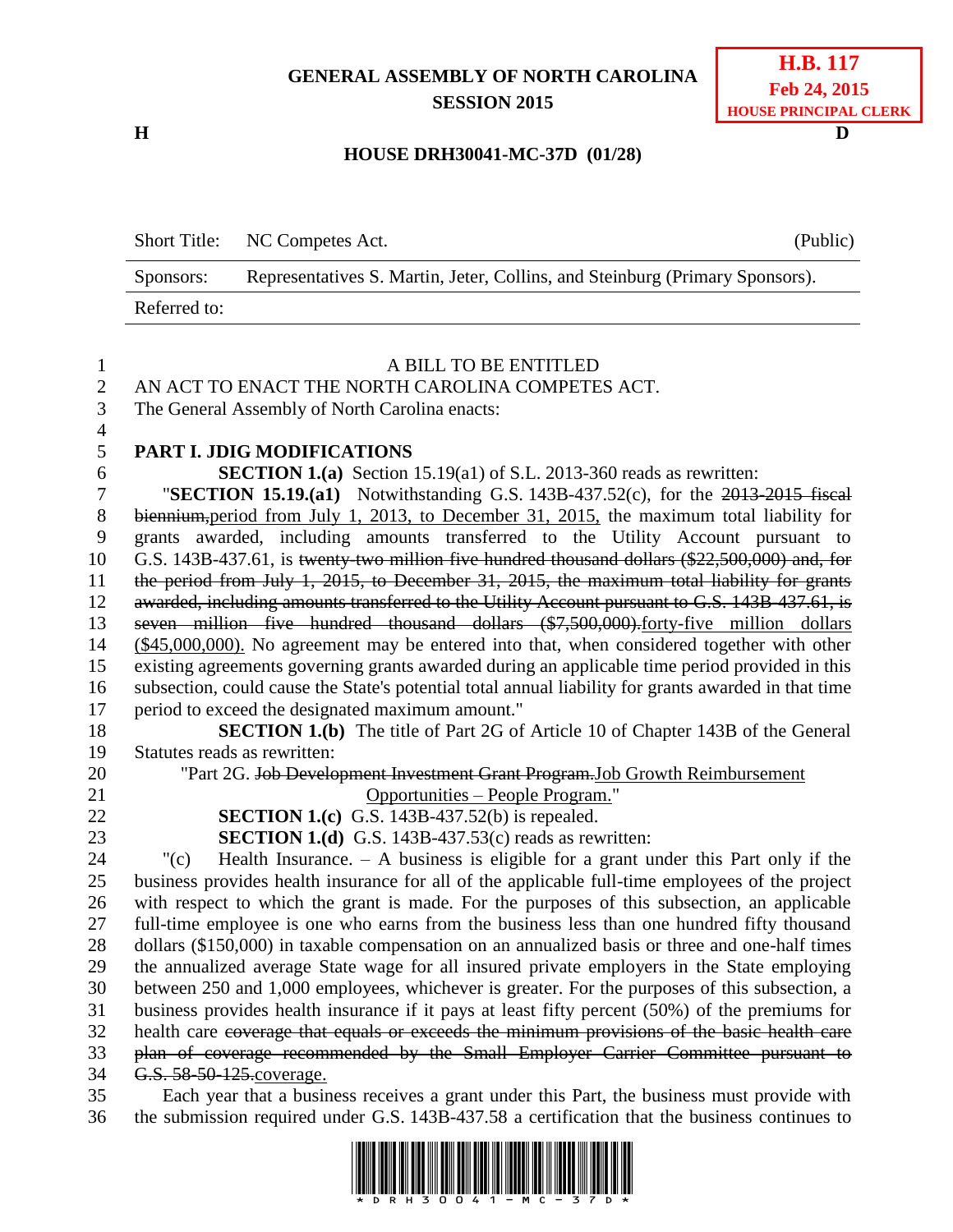## **General Assembly of North Carolina Session 2015**

| $\mathbf{1}$   | provide health insurance, as required by this subsection, for all applicable full-time employees |
|----------------|--------------------------------------------------------------------------------------------------|
| $\overline{2}$ | of the project with respect to which the grant is made. If the business ceases to provide the    |
| 3              | required health insurance, the Committee shall amend or terminate the agreement as provided      |
| $\overline{4}$ | in G.S. 143B-437.59."                                                                            |
| 5              | <b>SECTION 1.(e)</b> G.S. 143B-437.57(a) reads as rewritten:                                     |
| 6              | Terms. – Each community economic development agreement shall include at least<br>"(a)            |
| $\tau$         | the following:                                                                                   |
| $8\,$          |                                                                                                  |
| 9              | A provision that requires the business to maintain employment levels in this<br>(11)             |
| 10             | State at the greater of the level of the year immediately preceding the base                     |
| 11             | period-employment on the date of the application or the level of employment                      |
| 12             | on the date of the award.                                                                        |
| 13             | $\pmb{\mathsf{H}}$                                                                               |
| 14             | <b>SECTION 1.(f)</b> G.S. 143B-437.62 reads as rewritten:                                        |
| 15             | "§ 143B-437.62. Expiration.                                                                      |
| 16             | The authority of the Committee to award new grants expires January 1, 2016.2020."                |
| 17             | <b>SECTION 1.(g)</b> The Revisor of Statutes shall make the conforming statutory                 |
| 18             | changes necessary to the General Statutes to reflect renaming of the Job Development             |
| 19             | Investment Grant Program to the Job Growth Reimbursement Opportunities - People Program,         |
| 20             | as provided in this section.                                                                     |
| 21             | <b>SECTION 1.(h)</b> This Part is effective when it becomes law.                                 |
| 22             |                                                                                                  |
| 23             | PART II. ONE NC MODIFICATIONS                                                                    |
| 24             | <b>SECTION 2.(a)</b> The title of Part 2H of Article 10 of Chapter 143B of the General           |
| 25             | Statutes reads as rewritten:                                                                     |
| 26             | "Part 2H. One North Carolina Fund. Job Growth Reimbursement Opportunities - Capital              |
| 27             | Program."                                                                                        |
| 28             | <b>SECTION 2.(b)</b> The title of Part 2I of Article 10 of Chapter 143B of the General           |
| 29             | Statutes reads as rewritten:                                                                     |
| 30             | "Part 2I. One North Carolina Job Growth Reimbursement Opportunities - Capital Small              |
| 31             | <b>Business Program."</b>                                                                        |
| 32             | <b>SECTION 2.(c)</b> The Revisor of Statutes shall make the conforming statutory                 |
| 33             | changes necessary to the General Statutes to reflect renaming of the One North Carolina Fund     |
| 34             | to the Job Growth Reimbursement Opportunities – Capital Program and the renaming of the          |
| 35             | One North Carolina Small Business Program to the Job Growth Reimbursement Opportunities          |
| 36             | - Capital Small Business Program, as provided in this section.                                   |
| 37             | <b>SECTION 2.(d)</b> This Part is effective when it becomes law.                                 |
| 38             |                                                                                                  |
| 39             | PART III. SITE INFRASTRUCTURE DEVELOPMENT FUND                                                   |
| 40             | <b>SECTION 3.(a)</b> Of the funds appropriated to the Department of Commerce for the             |
| 41             | 2014-2015 fiscal year, twenty million dollars (\$20,000,000) shall be transferred to the Site    |
| 42             | Infrastructure Development Fund for uses consistent with G.S. 143B-437.02. The Office of         |
| 43             | State Budget and Management, in conjunction with the Office of the State Controller and the      |
| 44             | Department of Commerce, shall transfer the unencumbered cash balance of the Job Catalyst         |
| 45             | Fund (Budget Code 14600-1912) to the Site Infrastructure Development Fund (Budget Code           |
| 46             | 24600-2583).                                                                                     |
| 47             | <b>SECTION 3.(b)</b> The tagline of G.S. 143B-437.02 reads as rewritten:                         |
| 48             | "§ 143B-437.02. Site infrastructure development. Acceleration Fund."                             |
| 49             | <b>SECTION 3.(c)</b> G.S. 143B-437.02(e) reads as rewritten:                                     |
| 50             | Health Insurance. $-$ A business is eligible for consideration for site development<br>" $(e)$   |
| 51             | under this section only if the business provides health insurance for all of the full-time       |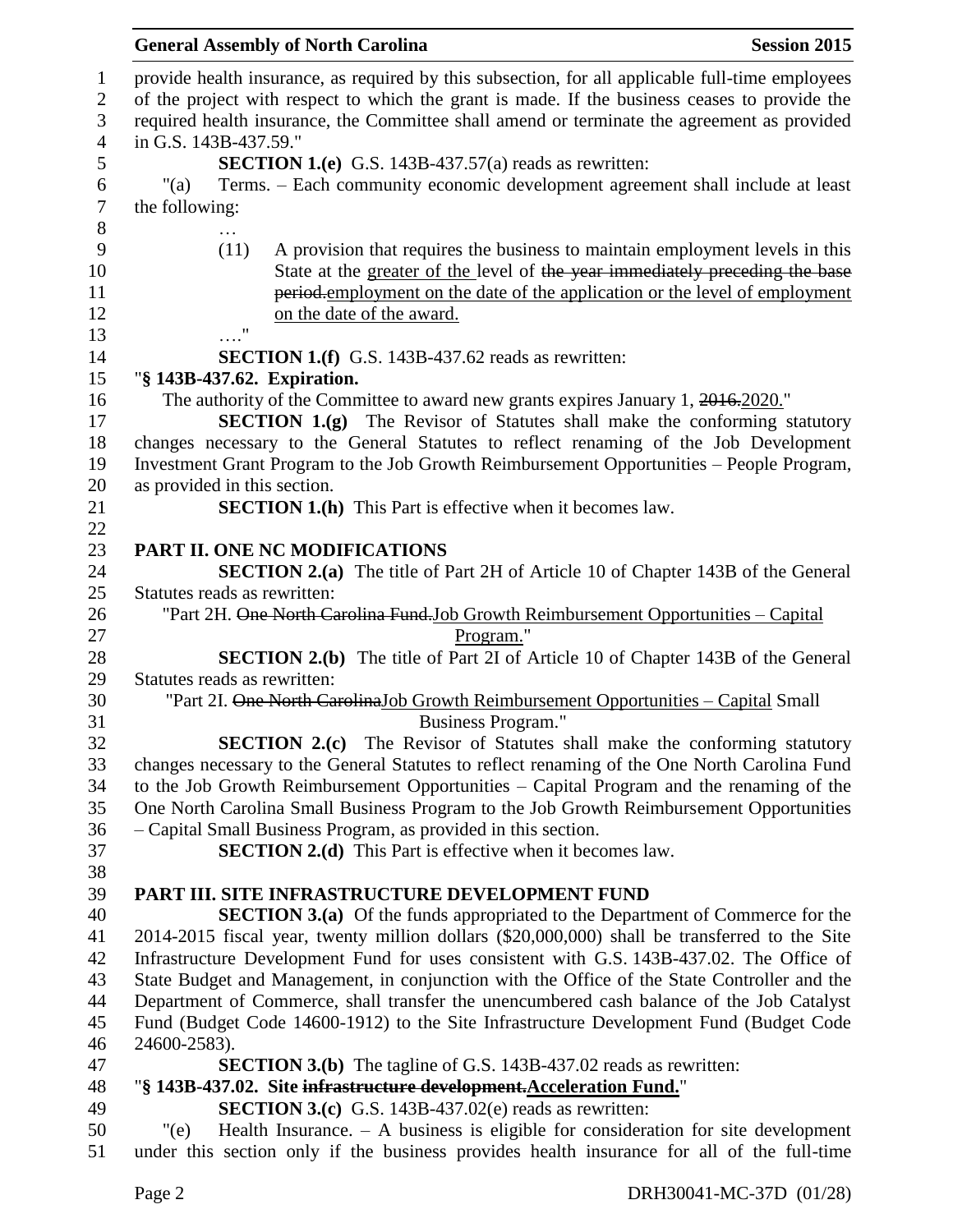| 1              | employees of the project with respect to which the application is made. For the purposes of this                                                                                  |
|----------------|-----------------------------------------------------------------------------------------------------------------------------------------------------------------------------------|
| $\mathbf{2}$   | subsection, a business provides health insurance if it pays at least fifty percent (50%) of the                                                                                   |
| 3              | premiums for health care coverage that equals or exceeds the minimum provisions of the basic                                                                                      |
| $\overline{4}$ | health care plan of coverage recommended by the Small Employer Carrier Committee pursuant                                                                                         |
| 5              | to G.S. 58-50-125. coverage.                                                                                                                                                      |
| 6              | Each year that a contract for site development under this section is in effect, the business                                                                                      |
| $\overline{7}$ | must provide the Department of Commerce a certification that the business continues to                                                                                            |
| $8\,$          | provide health insurance for all full-time employees of the project governed by the contract. If                                                                                  |
| 9              | the business ceases to provide health insurance to all full-time employees of the project,                                                                                        |
| 10             | Department shall provide for reimbursement of an appropriate portion of the site development                                                                                      |
| 11             | funds provided to the business."                                                                                                                                                  |
| 12             | <b>SECTION 3.(d)</b> The Revisor of Statutes shall make the conforming statutory                                                                                                  |
| 13             | changes necessary to the General Statutes to reflect renaming of the Site Infrastructure                                                                                          |
| 14             | Development Fund to the Site Acceleration Fund, as provided in this section.                                                                                                      |
| 15             | <b>SECTION 3.(e)</b> This Part is effective when it becomes law.                                                                                                                  |
| 16             |                                                                                                                                                                                   |
| 17             | PART IV. SINGLE SALES FACTOR MODIFICATION                                                                                                                                         |
| 18             | <b>SECTION 4.(a)</b> G.S. 105-130.4(s1) reads as rewritten:                                                                                                                       |
| 19             | All apportionable income of a qualified capital intensive corporation shall be<br>" $(s1)$                                                                                        |
| 20             | apportioned by multiplying the income by the sales factor as determined under subsection (1) of                                                                                   |
| 21             | this section. A "qualified capital intensive corporation" is a corporation that satisfies all of the                                                                              |
| 22             | conditions of this subsection. A corporation that is subject to this subsection must list on its                                                                                  |
| 23             | return the property, payroll, and sales factors it used in determining whether it is aof the                                                                                      |
| 24             | qualified capital intensive corporation. If the corporation fails to invest one billion dollars                                                                                   |
| 25             | $($1,000,000,000)$ in private funds within nine years as required by subdivision $(2)$ of this                                                                                    |
| 26             | subsection, the benefit of this subsection expires and the corporation must apportion income as                                                                                   |
| 27             | it would otherwise be required to do under this section absent this subsection. If a corporation                                                                                  |
| 28             | fails to satisfy the conditions of this subsection, the corporation forfeits the benefit of this                                                                                  |
| 29             | subsection and must apportion income as it would otherwise be required to do absent this                                                                                          |
| 30             | subsection. A corporation that forfeits the benefit of this subsection is liable for all past taxes                                                                               |
| 31             | avoided as a result of the benefit plus interest at the rate established under G.S. 105-241.21,                                                                                   |
| 32             | computed from the date additional taxes would have been due if the benefit had not been                                                                                           |
| 33             | allowed. The past taxes and interest are due 30 days after the date the benefit is forfeited; a                                                                                   |
| 34             | corporation that fails to pay the past taxes and interest by the due date is subject to the penalties                                                                             |
| 35             | provided in G.S. 105-236. Notwithstanding G.S. 105-241.8(b)(3), if a corporation forfeits the                                                                                     |
| 36             | benefit of this subsection, the period for proposing an assessment of any tax due as a result of                                                                                  |
| 37<br>38       | the forfeiture is three years after the date of the discovery of the forfeiture.<br>The conditions are:                                                                           |
| 39             |                                                                                                                                                                                   |
| 40             | The corporation's property factor as a percentage of the sum of the factors in<br>$\bigoplus$<br>the formula set out in subsection (i) of this section, including the doubling of |
| 41             | the sales factor, exceeds seventy five percent (75%) or the corporation's                                                                                                         |
| 42             | average property factor for the preceding three years as a percentage of the                                                                                                      |
| 43             | average sum of the factors in the formula set out in subsection (i) of this                                                                                                       |
| 44             | section, including the doubling of the sales factors, for the preceding three                                                                                                     |
| 45             | years exceeds seventy five percent (75%).                                                                                                                                         |
| 46             | The Secretary of Commerce makes a written determination that the<br>(2)                                                                                                           |
| 47             | corporation has invested or is expected to invest at least one billion dollars                                                                                                    |
| 48             | (\$1,000,000,000) in private funds to construct a facility in this State within                                                                                                   |
| 49             | nine years after the time that construction begins. For the purposes of this                                                                                                      |
| 50             | subsection, costs of construction include costs of acquiring and improving                                                                                                        |
|                |                                                                                                                                                                                   |

**General Assembly of North Carolina Session 2015**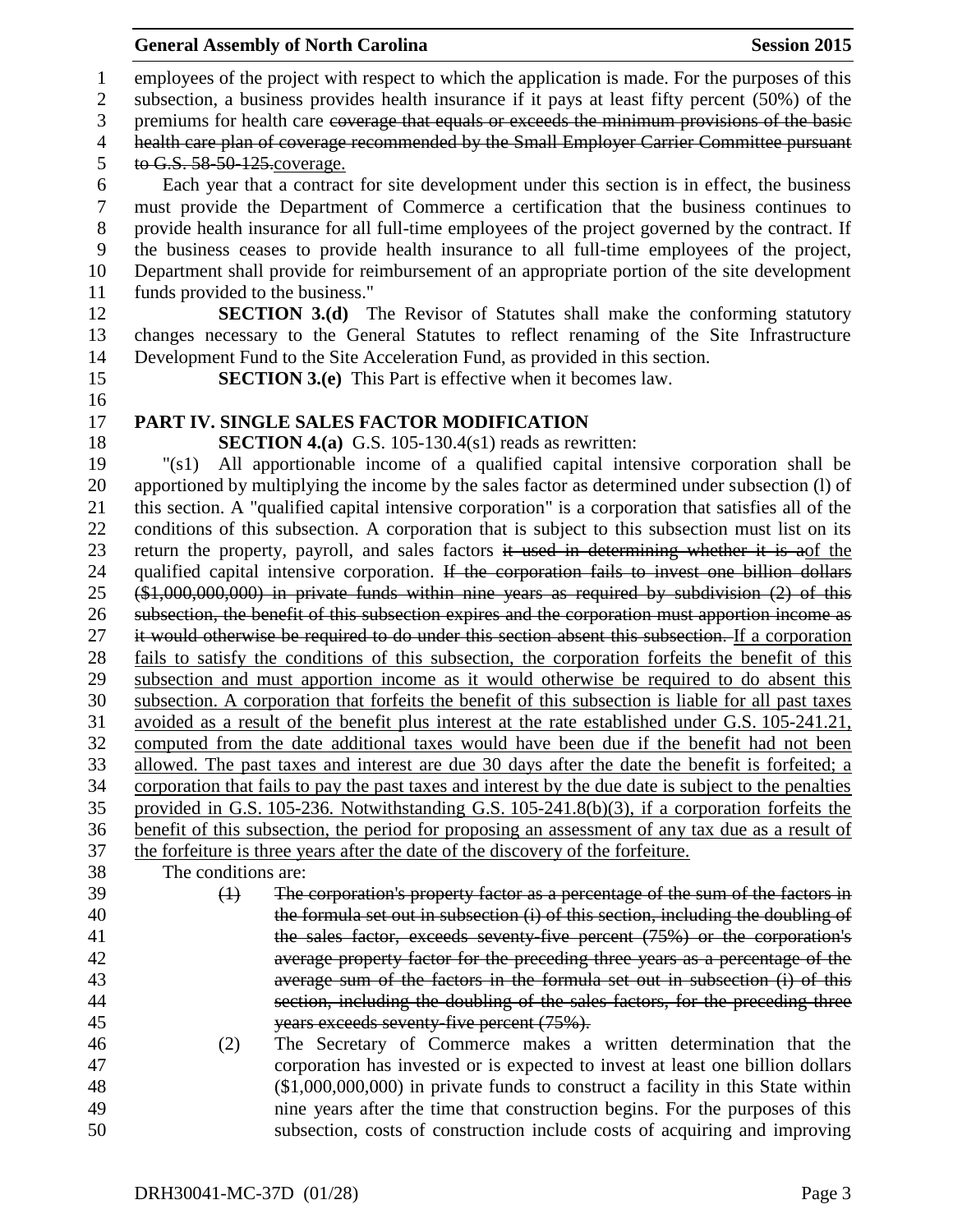|                                | <b>General Assembly of North Carolina</b>                                                                                             | <b>Session 2015</b> |
|--------------------------------|---------------------------------------------------------------------------------------------------------------------------------------|---------------------|
|                                | land for the facility, costs for renovations or repairs to existing buildings,<br>and costs of equipping or reequipping the facility. |                     |
| (3)                            | The corporation maintains the average number of employees it has at the                                                               |                     |
|                                | facility during the first two years after the facility is placed in service for the                                                   |                     |
|                                | remainder of time in which the corporation must complete the investment                                                               |                     |
|                                | required under subdivision (2) of this subsection.                                                                                    |                     |
| (4)                            | The facility that satisfies the condition of subdivision $(2)$ of this subsection is                                                  |                     |
|                                | located in a county that was designated as a development tier one or two area<br>at the time construction of the facility began.      |                     |
| (5)                            | The corporation satisfies a wage standard at the facility that satisfies the                                                          |                     |
|                                | condition of subdivision (2) of this subsection. For the purposes of this                                                             |                     |
|                                | subdivision, the wage standard that must beis satisfied is the one established                                                        |                     |
|                                | under G.S. $105-129.83(c)$ if the corporation pays an average weekly wage                                                             |                     |
|                                | that is at least equal to the lesser of one hundred ten percent $(110\%)$ of the                                                      |                     |
|                                | average wage for all insured private employers in the State and ninety                                                                |                     |
|                                | percent (90%) of the average wage for all insured private employers in the                                                            |                     |
|                                | county.                                                                                                                               |                     |
| (6)                            | The corporation provides health insurance for all of its full-time employees                                                          |                     |
|                                | at the facility that satisfies the condition of subdivision (2) of this subsection.                                                   |                     |
|                                | For the purposes of this subdivision, a company provides health insurance if                                                          |                     |
|                                | it satisfies the provisions of G.S. 105-129.83(d).pays at least fifty percent                                                         |                     |
|                                | (50%) of the premiums for health care coverage."                                                                                      |                     |
|                                | <b>SECTION 4.(b)</b> Section 4 of S.L. 2009-54 is repealed.                                                                           |                     |
|                                | <b>SECTION 4.(c)</b> Section 6 of S.L. 2009-54 reads as rewritten:                                                                    |                     |
|                                | "SECTION 6. This act is effective for taxable years beginning on or after January 1, 2010.                                            |                     |
|                                | If no corporation has qualified as a qualified capital intensive corporation under                                                    |                     |
|                                | G.S. 105-130.4(s1) prior to January 1, 2019, then G.S. 105-130.4(s1) is repealed for taxable                                          |                     |
|                                | years beginning on or after January 1, 2019."                                                                                         |                     |
|                                | <b>SECTION 4.(d)</b> Subsection (c) of this section is effective when it becomes law.                                                 |                     |
|                                | The remainder of this Part is effective when it becomes law and applies to corporations                                               |                     |
|                                | receiving a written determination from the Secretary of Commerce on or after that date.                                               |                     |
|                                | PART V. EXTEND SALES TAX REFUND FOR PASSENGER AIR CARRIERS                                                                            |                     |
|                                | <b>SECTION 5.(a)</b> G.S. 105-164.14A(a)(1) reads as rewritten:                                                                       |                     |
| " $(a)$                        | Refund. – The following taxpayers are allowed an annual refund of sales and use                                                       |                     |
| taxes paid under this Article: |                                                                                                                                       |                     |
| (1)                            | Passenger air carrier. - An interstate passenger air carrier is allowed a refund                                                      |                     |
|                                | of the sales and use tax paid by it on fuel in excess of two million five                                                             |                     |
|                                | hundred thousand dollars (\$2,500,000). The amount of sales and use tax paid                                                          |                     |
|                                | does not include a refund allowed to the interstate passenger air carrier under                                                       |                     |
|                                | G.S. 105-164.14(a). This subdivision is repealed for purchases made on or                                                             |                     |
|                                | after January 1, 2016.2020."                                                                                                          |                     |
|                                | <b>SECTION 5.(b)</b> This Part is effective when it becomes law.                                                                      |                     |
|                                |                                                                                                                                       |                     |
|                                | PART VI. DATACENTER INFRASTRUCTURE ACT                                                                                                |                     |
|                                | <b>SECTION 6.(a)</b> G.S. 105-164.3 reads as rewritten:                                                                               |                     |
| "§ 105-164.3. Definitions.     |                                                                                                                                       |                     |
|                                | The following definitions apply in this Article:                                                                                      |                     |
|                                |                                                                                                                                       |                     |
| (33)                           | Qualifying datacenter. $-$ A datacenter that satisfies each of the following<br>conditions:                                           |                     |
|                                |                                                                                                                                       |                     |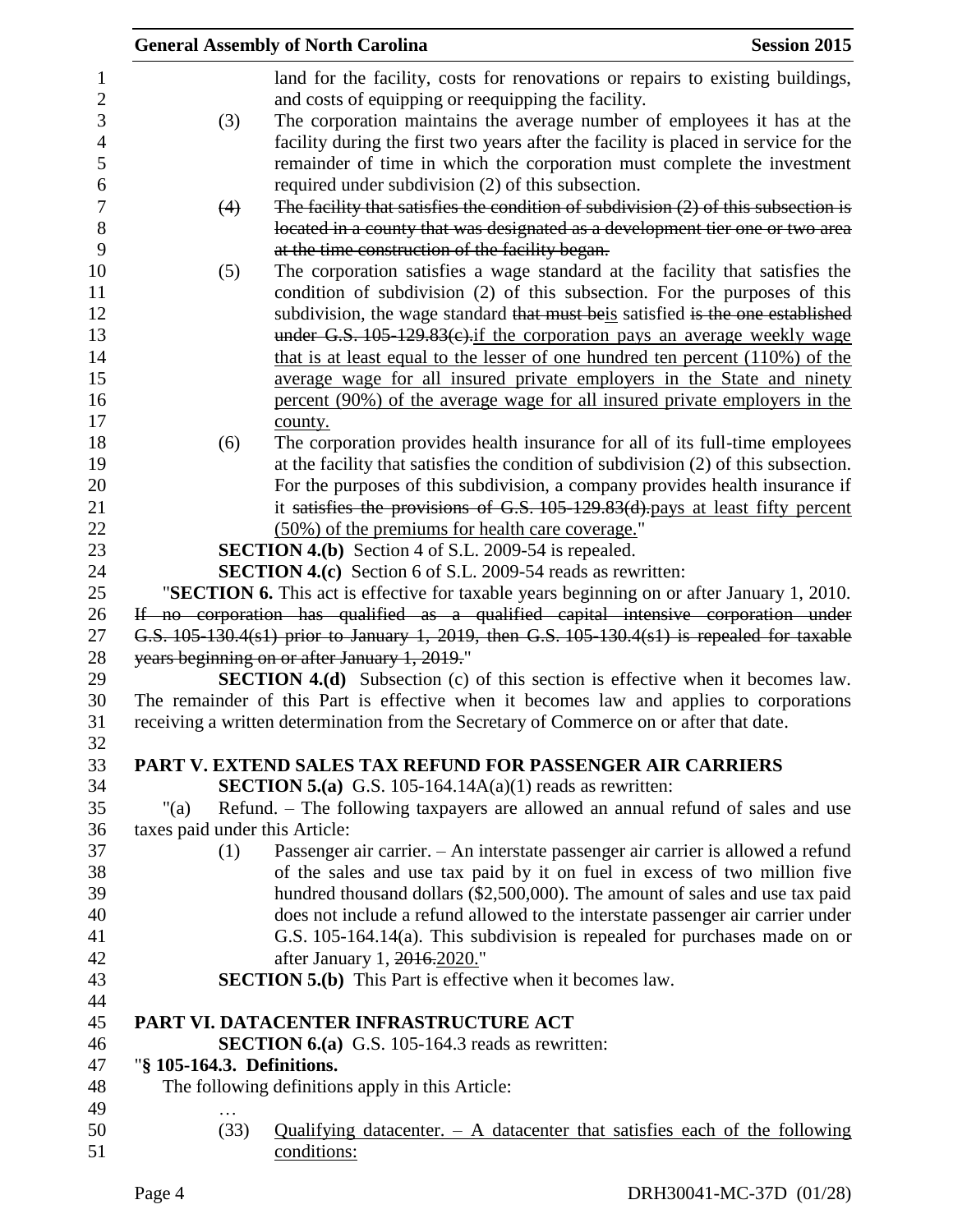| <b>General Assembly of North Carolina</b> |                   |                                                                                       | <b>Session 2015</b> |
|-------------------------------------------|-------------------|---------------------------------------------------------------------------------------|---------------------|
|                                           | <u>a.</u>         | The datacenter meets the wage standard and health insurance                           |                     |
|                                           |                   | requirements of G.S. 143B-437.08A.                                                    |                     |
|                                           | <u>b.</u>         | The Secretary of Commerce has made a written determination that at                    |                     |
|                                           |                   | least seventy-five million dollars (\$75,000,000) in private funds has                |                     |
|                                           |                   | been or will be invested by one or more owners, users, or tenants of                  |                     |
|                                           |                   | the datacenter within five years of the date the owner, user, or tenant               |                     |
|                                           |                   | of the datacenter makes its first real or tangible property investment                |                     |
|                                           |                   | in the datacenter on or after January 1, 2012. Investments in real or                 |                     |
|                                           |                   | tangible property in the datacenter made prior to January 1, 2012,                    |                     |
|                                           |                   | may not be included in the investment required by this subdivision.                   |                     |
|                                           |                   | (33a) Purchase price. – The term has the same meaning as the term "sales price"       |                     |
|                                           |                   | when applied to an item subject to use tax.                                           |                     |
|                                           |                   | $\frac{33a}{33b}$ Real property contractor. - A person that contracts to perform      |                     |
|                                           |                   | construction, reconstruction, installation, repair, or any other service with         |                     |
|                                           |                   | respect to real property and to furnish tangible personal property to be              |                     |
|                                           |                   | installed or applied to real property in connection with the contract and the         |                     |
|                                           |                   | labor to install or apply the tangible personal property that becomes part of         |                     |
|                                           |                   | real property. The term includes a general contractor, a subcontractor, or a          |                     |
|                                           |                   | builder for purposes of G.S. 105-164.4H.                                              |                     |
|                                           |                   | $(33b)(33c)$ Related member. – Defined in G.S. 105-130.7A.                            |                     |
|                                           |                   | $(33e)(33d)$ Remote sale. - A sale of tangible personal property or digital property  |                     |
|                                           |                   | ordered by mail, by telephone, via the Internet, or by another similar method,        |                     |
|                                           |                   | to a purchaser who is in this State at the time the order is remitted, from a         |                     |
|                                           |                   | retailer who receives the order in another state and delivers the property or         |                     |
|                                           |                   | causes it to be delivered to a person in this State. It is presumed that a            |                     |
|                                           |                   | resident of this State who remits an order was in this State at the time the          |                     |
|                                           |                   | order was remitted.                                                                   |                     |
| 11                                        |                   |                                                                                       |                     |
|                                           |                   | <b>SECTION 6.(b)</b> G.S. 105-164.13 is amended by adding a new subdivision to read:  |                     |
|                                           |                   | "(55a) Sales of electricity for use at a qualifying datacenter and datacenter support |                     |
|                                           |                   | equipment to be located and used at the qualifying datacenter. As used in             |                     |
|                                           |                   | this subdivision, "datacenter support equipment" is property that is                  |                     |
|                                           |                   | capitalized for tax purposes under the Code and is used either:                       |                     |
|                                           | <u>a.</u>         | For the provision of a service or function included in the business of                |                     |
|                                           |                   | an owner, user, or tenant of the datacenter.                                          |                     |
|                                           | <u>b.</u>         | For the generation, transformation, transmission, distribution, or                    |                     |
|                                           |                   | management of electricity, including exterior substations, generators,                |                     |
|                                           |                   | transformers, unit substations, uninterruptible power supply systems,                 |                     |
|                                           |                   | batteries, power distribution units, remote power panels, and other                   |                     |
|                                           |                   | capital equipment used for these purposes.                                            |                     |
|                                           | $\underline{c}$ . | For HVAC and mechanical systems, including chillers, cooling                          |                     |
|                                           |                   | towers, air handlers, pumps, and other capital equipment used for                     |                     |
|                                           |                   | these purposes.                                                                       |                     |
|                                           | <u>d.</u>         | For hardware and software for distributed and mainframe computers                     |                     |
|                                           |                   | and servers, data storage devices, network connectivity equipment,                    |                     |
|                                           |                   | and peripheral components and equipment.                                              |                     |
|                                           |                   | To provide related computer engineering or computer science                           |                     |
|                                           | e.                | research.                                                                             |                     |
|                                           |                   | If the level of investment required by G.S. $105-164.3(33)$ is not timely             |                     |
|                                           |                   | made, the exemption provided under this subdivision is forfeited. If the level        |                     |
|                                           |                   | of investment required by G.S. $105-164.3(33)$ is timely made but any                 |                     |
|                                           |                   |                                                                                       |                     |